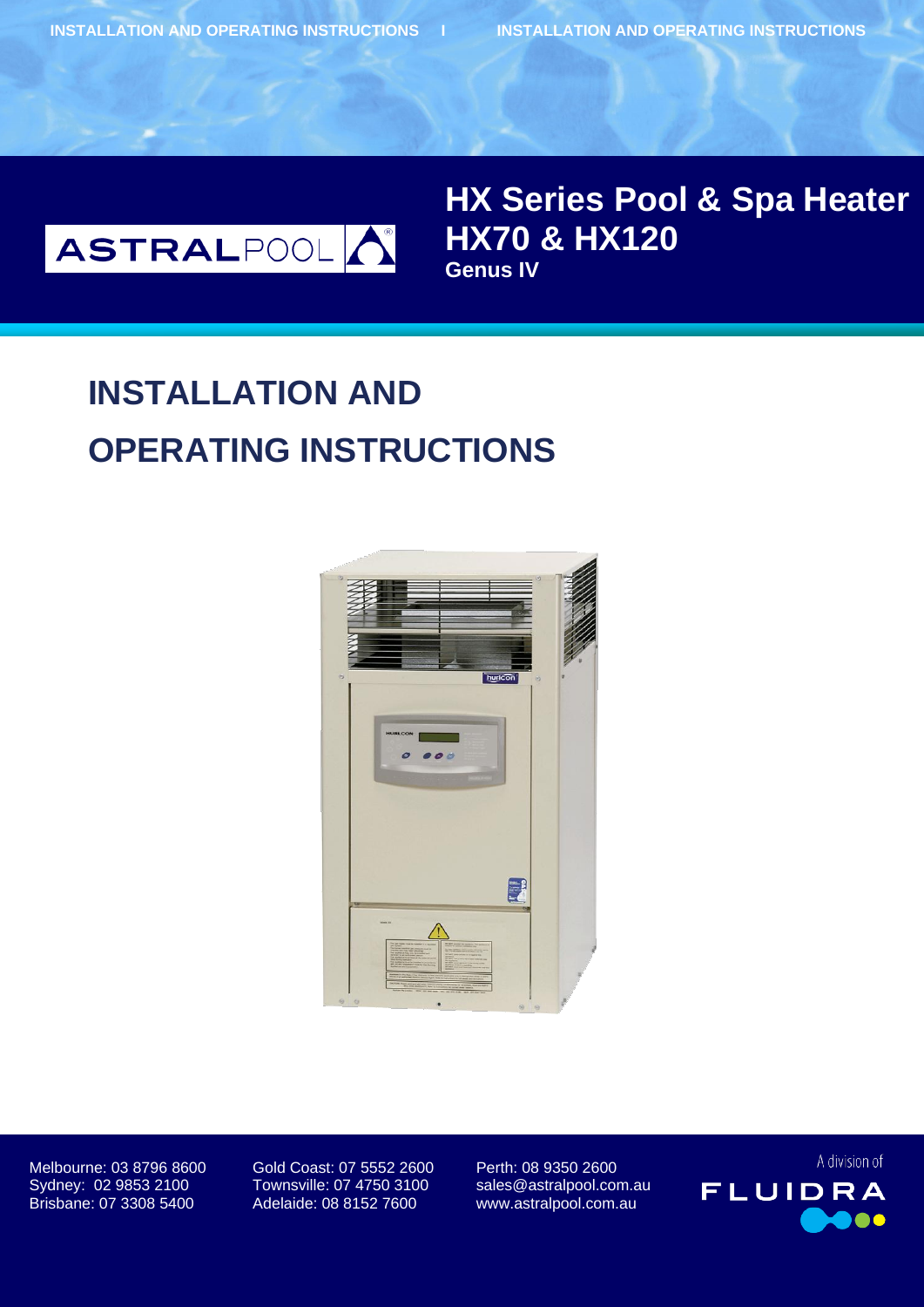### **Introduction**

## **Operation**

## **Maintenance**

## **Installation**

| <b>Gas Conversion</b> |    |
|-----------------------|----|
| Troubleshooting       |    |
| <b>Wiring diagram</b> | 16 |
| Warranty              | 17 |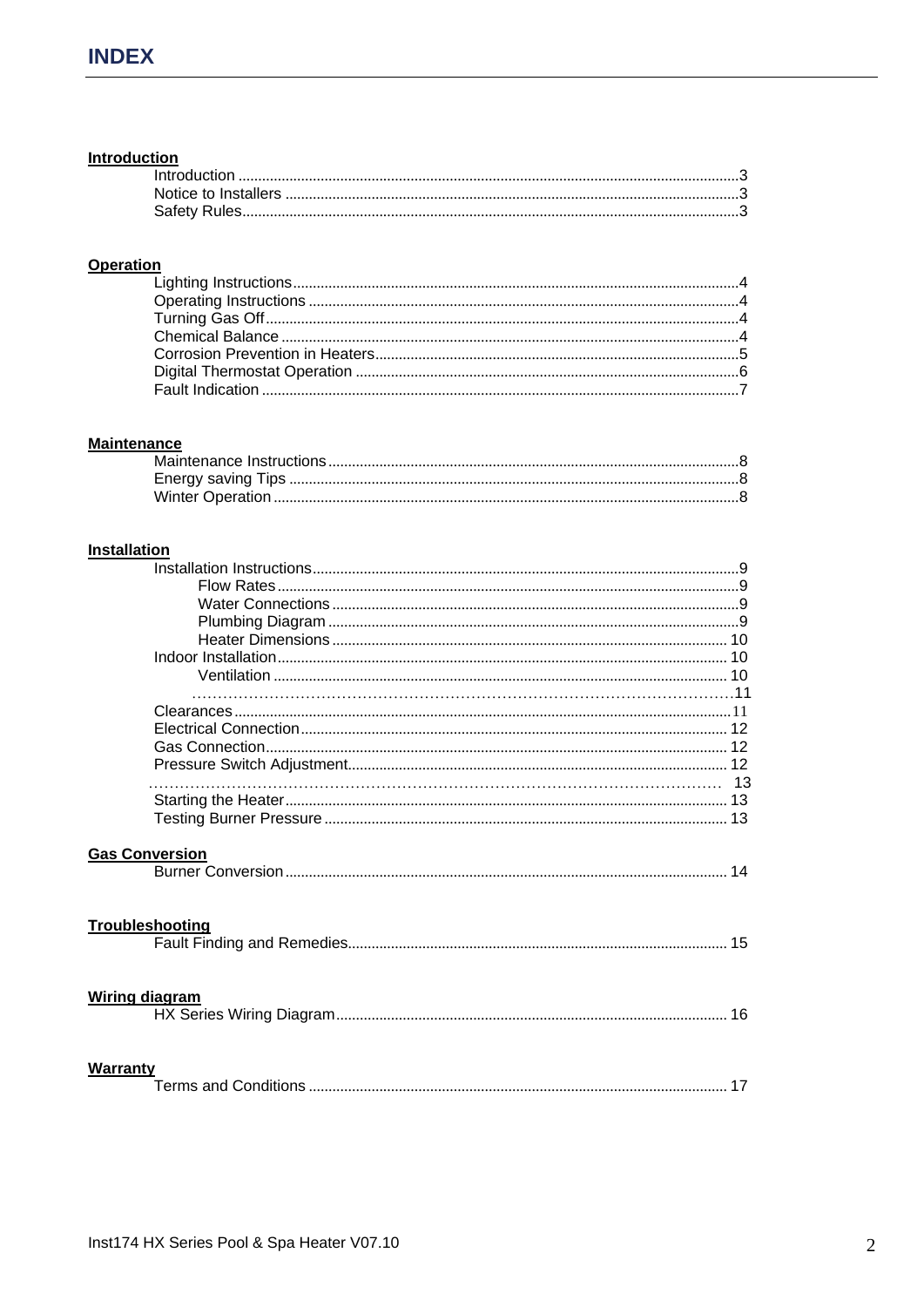Congratulations on your purchase of a Hurlcon Pool and Spa Heater. Proper installation and service of your new heating system and correct chemical maintenance of the water will ensure years of enjoyment. The HX Series Heater is a compact lightweight and efficient gas fired pool and spa heater. It is equipped with features that take advantage of new technology developed exclusively by Hurlcon.

The Hurlcon Pool Heater can safely be connected to PVC pipe and has a built in balanced flue for outdoor installation. It accepts high flow rates which help the heater run cooler, giving greater performance and long life. In addition, the Hurlcon Pool Heater is equipped with electronic start up and an accurate electronic thermostat to ensure ease of use and accurate temperature control. The electronic display tells at a glance the operational status of the heater.

#### **Note:**

The appliance is not intended for use by young children or infirm person without supervision. Please ensure that young children are supervised to ensure that they do not play with the appliance.

# **NOTICE TO INSTALLERS**

This appliance must be installed by an authorized person.

This appliance must be installed in accordance with the installation instructions, local gas fitting regulations, the Standards Australia Installation Code AS5601 and any other relevant statutory authorities.

Refer to data plate for details of gas type, gas consumption and burner pressure.

# **SAFETY RULES**

- 1. Spa or hot tub water temperature should never exceed 40˚C.
- 2. Drinking of alcoholic beverages before or during spa or hot tub use can cause drowsiness which could lead to unconsciousness and subsequently result in drowning.
- 3. Pregnant women beware! Soaking in water above 38˚C can cause foetal damage during the first three months of pregnancy.
- 4. Before entering the spa or hot tub, the user should check the water temperature with an accurate thermometer, spa or hot tub thermostats may err in regulating water temperatures by as much as 2˚C.
- 5. Persons with a medical history of heart disease, circulatory problems, diabetes or blood pressure problems should obtain their physician's advice before using spas or hot tubs.
- 6. Persons taking medications which induce drowsiness, such as tranquillisers, antihistamines or anticoagulants, should not use spas or hot tubs.

**WARNING:** Should overheating occur or the gas supply fail to shut off, turn off the manual gas control valve to the appliance. Do not use this heater if any part has been under water.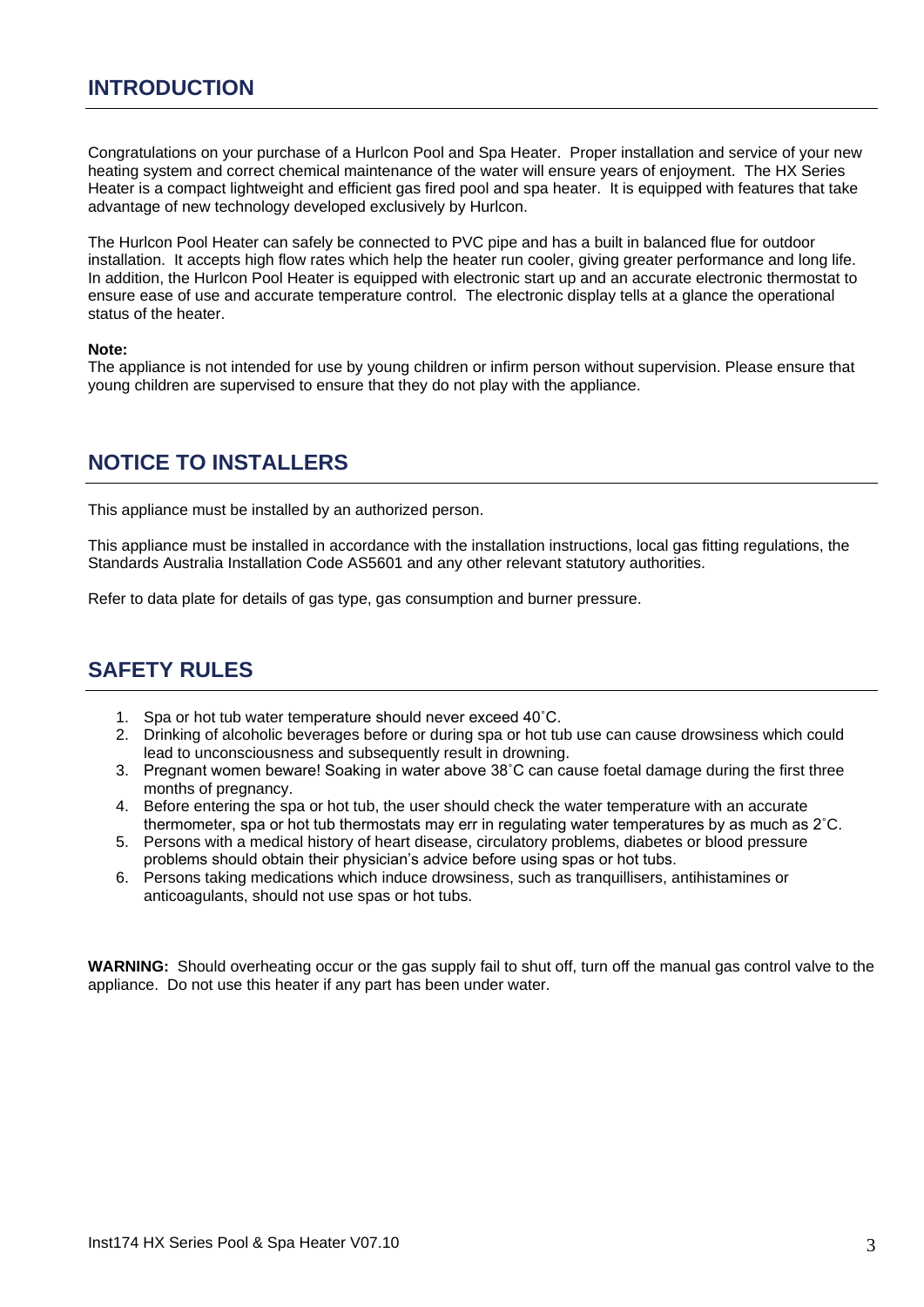#### **For your safety – read before lighting**

This appliance is equipped with an ignition device which automatically lights the burner. Do not try to light the burner by hand.

BEFORE OPERATING smell all around the appliance area for gas. Be sure to smell next to the floor because some gas is heavier than air and will settle on the floor.

WHAT TO DO IF YOU SMELL GAS. Do not try to light any appliance. Do not touch any electrical switch. Do not use any telephone in your building. Immediately call your gas supplier from a neighbour's house. DO NOT PLACE ARTICLES ON OR AGAINST THIS APPLIANCE DO NOT USE OR STORE FLAMMABLE MATERIALS NEAR THIS APPLIANCE DO NO SPRAY AEROSOLS IN THE VICINITY OF THIS APPLIANCE WHILE IT IS IN OPERATION.

## **OPERATING INSTRUCTIONS**

- 1. STOP! Read the safety information above.
- 2. Turn off electric power to appliance.
- 3. This appliance is equipped with an ignition device which automatically lights the burner. Do not try to light the burner by hand.
- 4. Wait five minutes to clear out any gas. If you then smell gas, STOP! Refer to instructions above.
- 5. Turn filtration pump on.
- 6. Turn on power to the heater and press the pool/spa button to select pool or spa mode.
- 7. Set thermostat to desired setting and the ON/OFF switch to turn the heater ON.
- 8. The heater will ignite in around 10 seconds.
- 9. If the appliance will not operate, follow instructions 5 to 7 above. If the appliance still does not ignite, call your service technician.

# **TO TURN GAS OFF TO APPLIANCE**

- 1. Turn off all electrical power to the appliance.
- 2. Turn off gas tap in gas line prior to heater.

# **CHEMICAL BALANCE**

It is imperative that correct chemical balance be maintained in your pool and spa water, otherwise corrosion of your heater may occur. **Corrosion of the heat exchanger voids warranty.** Your local pool shop specialist or spa retailer can advise correct chemical balance. Your water should be checked and maintained regularly by a pool water professional. As a guide the following parameters may be used.

| рH                      | 7.6 to 7.8                                          |
|-------------------------|-----------------------------------------------------|
| <b>Total Alkalinity</b> | 80 to 120 ppm                                       |
| Calcium Hardness        | 150 to 250 ppm                                      |
| Salinity                | 4000ppm max. Excessive salt can damage your heater. |

You should test your water chemical balance at least on a weekly basis.

Excessive sanitiser can damage your heater. Chlorine should not exceed 3 ppm and bromine should not exceed 5 ppm. Salt chlorinators, especially when used on spa pools or indoor or covered pools, can easily produce excessive chlorine levels which will damage the heater internals.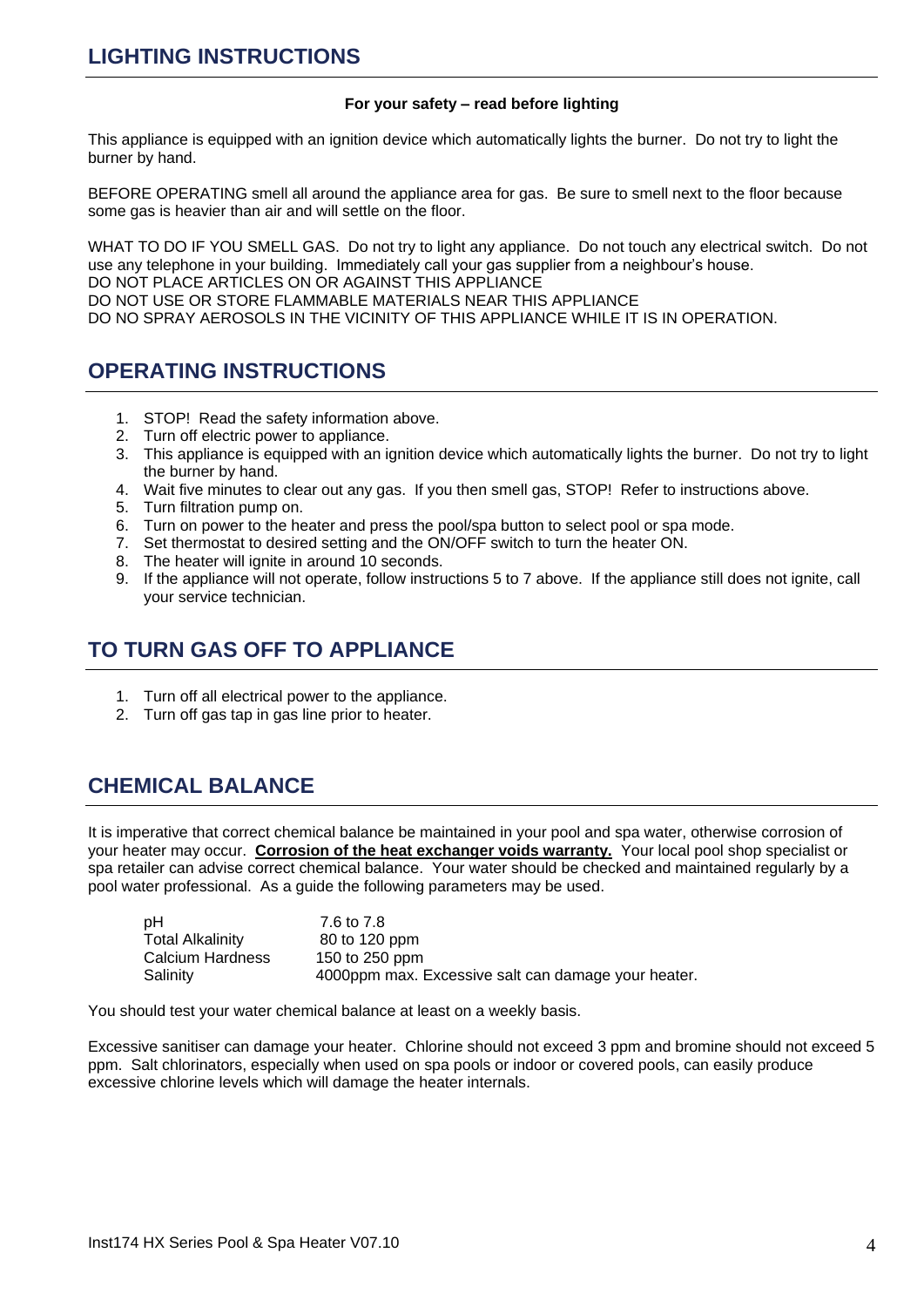All pool and spa heaters use copper or copper nickel to make their heat exchangers as it is the most efficient material in transferring heat from the combustion chamber into the water. The typical life expectancy of a well maintained pool/spa heater is between 8 and 15 years.

Often the same heat exchanger used in residential and commercial boilers and hot water systems will have a life expectancy of 20 years.

The addition of sanitisers (Chlorine, Bromine etc) and other water balancing and conditioning chemicals can increase the rate of wear and tear on the heat exchanger and associated parts in your heater.

There are three most common reasons for heat exchanger corrosion which can be avoided with a little care and attention.

1. **Excessive Sanitiser.** This means too much Chlorine or Bromine in the water. Be careful, if the level of Chlorine or Bromine is excessively high your test kit (and the pool shops) may not read accurately or indeed may show a nil reading. Any time a salt chlorinator is operating for extended periods, (when heating the swimming pool from cold), particularly if the weather is overcast or the pool enclosed or covered, the Chlorine level may exceed normal levels. When heating a Spa Pool, turn the chlorinator down or off for the duration of the heating period.

2. **Out of balance water**. The water balance is a combination of pH, total alkalinity, Calcium hardness and temperature. These measurements must be at the correct levels to maintain balanced water and effective sanitation of your pool. Balanced water will help prevent corrosion of your heater. Balanced water should be between 7.2 - 7.8 pH.

3. **The addition of acid to lower pH**. Acid must always be added in small quantities and spread over the pool surface evenly, not added in to the skimmer. Do not add a litre at a time, add a cupful each day to lower your pH.

4. **Never add chemicals to skimmer** - dilute and circulate as far away as possible from skimmer.

If you have a **salt chlorinated** INDOOR pool or COVERED pool be very careful of the level of Chlorine being produced. If you use a salt chlorinated spa be very careful of the level of Chlorine as the Chlorinator is usually sized for the pool and therefore should be switched off when heating the spa. Leaving the chlorinator on can raise the chlorine level very rapidly in a small volume of water.

These comments are intended as a guide only and are not definitive answers or recommendations on pool water chemistry. Hurlcon's intention is to provide a little understanding of the potential problems of water chemistry and the dangers of corrosion to heaters (and other pool equipment and fittings).

You should always seek the advice of your local pool shop professional and provide him with as much information and feedback as possible when analysing your pool and spa water and obviously be sure to tell him you have a heater connected to the system even though it may not be in constant use.

YOUR WATER SHOULD BE ADJUSTED & BALANCED PRIOR TO ANY CORRODED PARTS BEING REPLACED.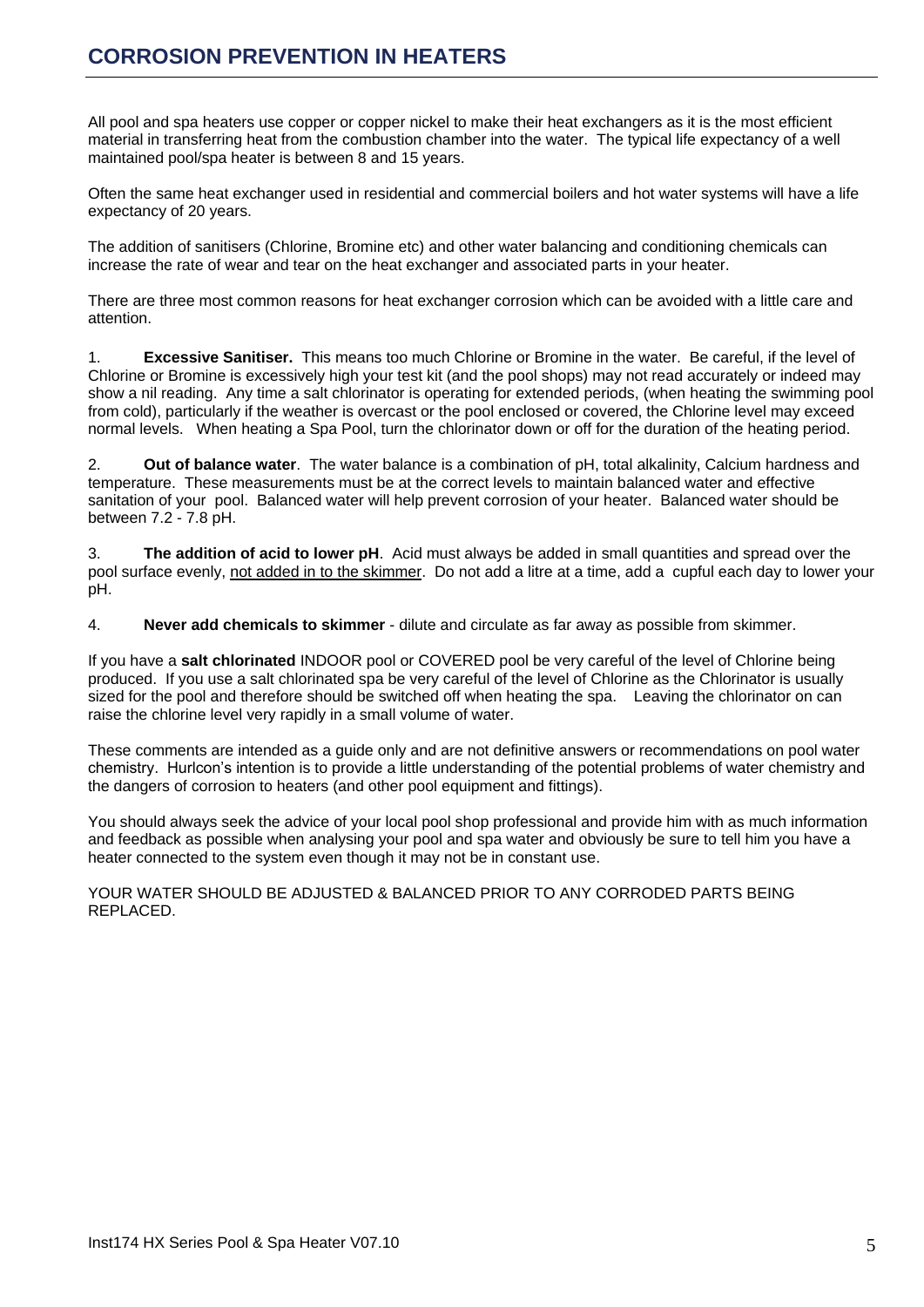| <b>HURLCON</b> |          |             |      |                |
|----------------|----------|-------------|------|----------------|
| ON/OFF         | POOL/SPA | <b>WARM</b> | COOL |                |
|                |          |             |      |                |
|                |          |             |      | <b>HURLCON</b> |

### **DESCRIPTION**

The sophisticated digital thermostat provides temperature read out, set point temperature and operating status of the heater. The electronic display indicates the operational status of the heater and any fault conditions.

### **TEMPERATURE DISPLAY**

The temperature display indicates water temperature in the inlet of the heater. Therefore the pump must be operating for an accurate pool or spa water temperature to be displayed.

Comfortable pool temperature is between 26˚C and 30˚C. Normal spa temperature is between 36˚C and 38˚C. To select your desired temperature press the up or down button repeatedly until the desired temperature is reached.

To prevent rapid cycling of the heater, the thermostat has an inbuilt time delay which prevents the heater from turning on for two minutes after the set point has been reached. If the time delay is activated, the symbol "L" will be displayed. This is part of normal operation.

The thermostat can be set to temperatures between 10˚C and 40˚C. It also incorporates several safety features including a 45˚C high limit function to prevent overheating of the pool or spa. On simultaneous shut down of the circulating pump and heater, the water within the heater may exceed 45˚C for a short period. If the pump and heater are restarted during this period, the thermostat will go into a standby mode and prevent the heater from relighting until the temperature within the heater has dropped below the set temperature.

Should the thermostat fail to stop the heater at the set point or at 40°C, there are three temperature limiting safety devices designed to lock the heater out and prevent further heating. A lock out condition is indicated by the symbols F1 or F2. To reset a lock out condition, turn the power off for five seconds.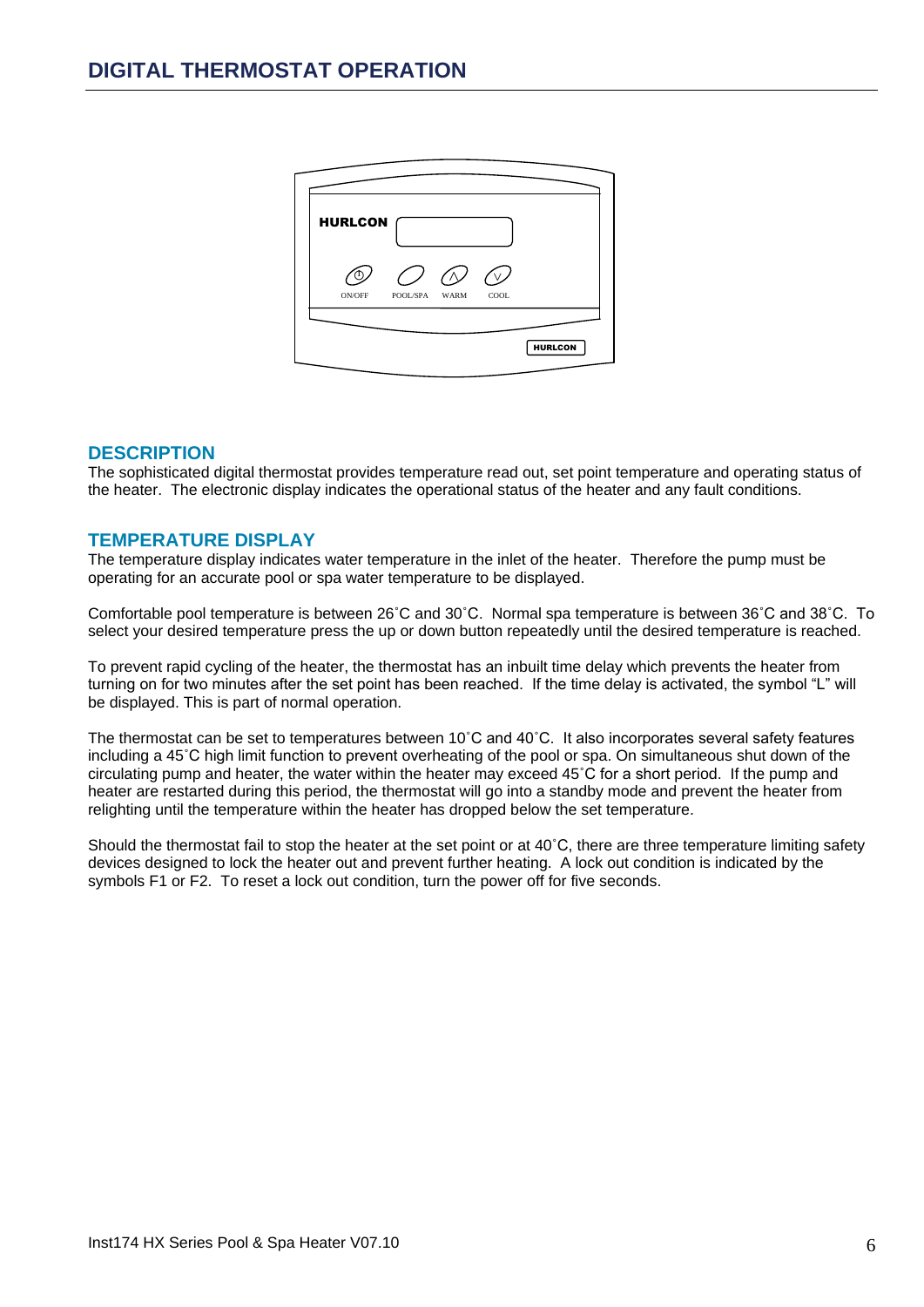# **FAULT INDICATION**

Under fault conditions the thermostat will display a set of alpha numeric symbols to indicate the status of the heater. The meaning of each symbol and action to be taken are listed as follows:

| <b>SYMBOL</b>       | <b>MEANING</b>                                                                             | <b>ACTION</b>                                                                                                                |
|---------------------|--------------------------------------------------------------------------------------------|------------------------------------------------------------------------------------------------------------------------------|
| <b>Temp Display</b> | Unit has power.                                                                            | No action.                                                                                                                   |
| F <sub>0</sub>      | Heater locked off, thermistor<br>wire disconnected or water<br>at 0°C (freeze conditions). | If water temperature reads<br>greater than $0^{\circ}$ C, phone for<br>service.                                              |
| F <sub>1</sub>      | Thermostat reads greater<br>than 45°C.                                                     | Allow water to cool,<br>turn heater off then on again.                                                                       |
| F <sub>2</sub>      | Mechanical Hi Limit greater<br>than $45^{\circ}$ C.                                        | Allow water to cool,<br>turn heater off then<br>on again.                                                                    |
| F <sub>3</sub>      | Thermistor fault                                                                           | Phone for Service                                                                                                            |
| L                   | Heater locked out on time<br>delay for 2 minutes.                                          | No action. Heater will<br>Automatically reset after<br>time delay.<br>Or switch off then on again<br>for immediate ignition. |
|                     | Pump operating & sufficient<br>water pressure to operate heater                            | No action.                                                                                                                   |
|                     | Thermostat calling for heat.<br><b>Electronic Flame Supervision</b><br>operating.          | No action.                                                                                                                   |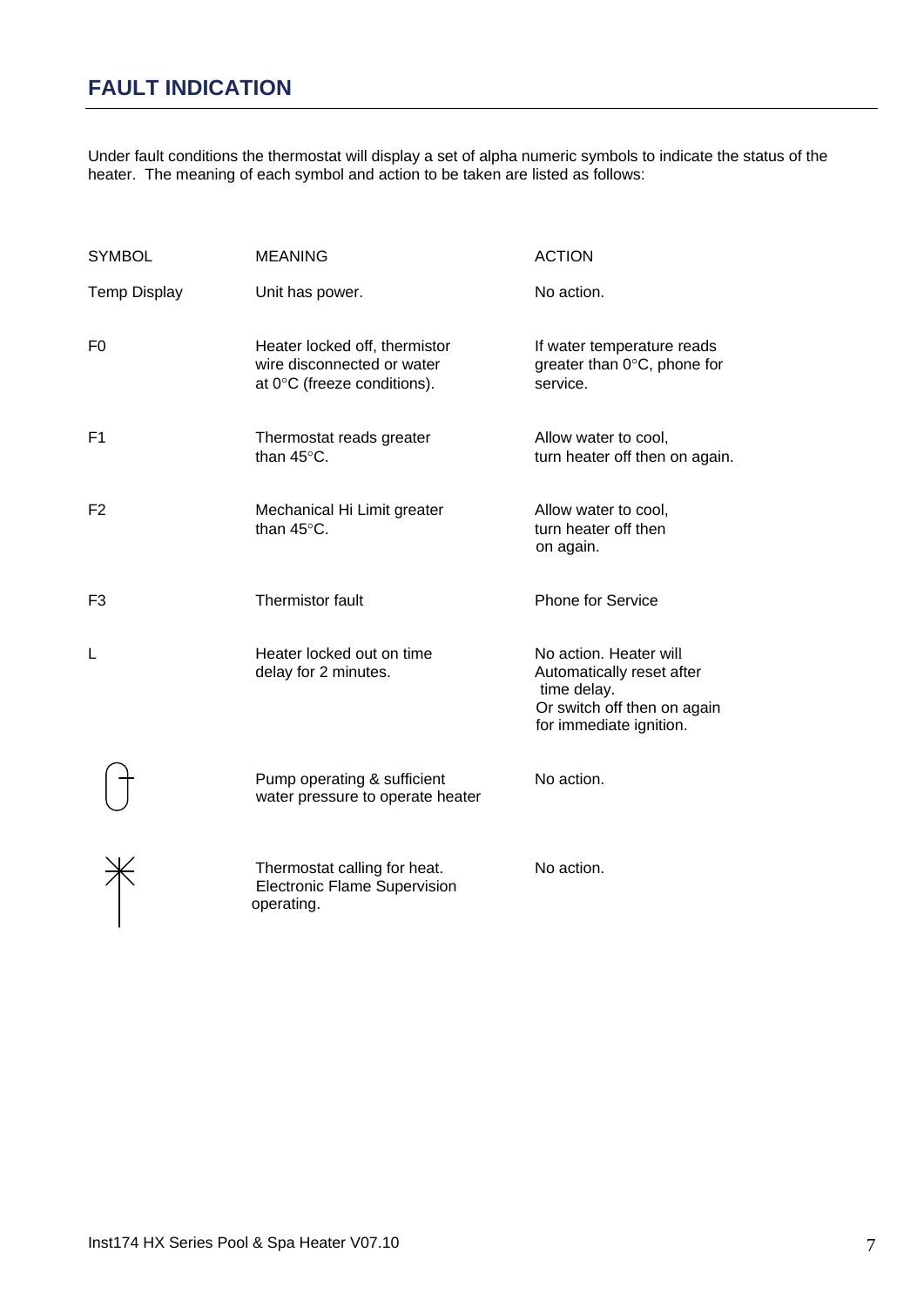It is recommended that you check the following at least every six months and at the beginning of every swimming season.

- 1. Examine the balanced flue or indoor draught diverter. Make sure there are no obstructions to the flow of air to, or flue products from, the appliance.
- 2. Visually check the burner flames. If the flame appears yellow, the burner should be cleaned by a qualified service technician.
- 3. Keep the heater area clear and free of combustibles and flammable liquids. Chlorine should not be stored in the vicinity of the heater. Chlorine vapours, when drawn through a heater, can rapidly cause corrosion of the heat exchanger.
- 4. Keep the heater area free from garden refuse and debris. This will help prevent insects nesting in the unit and ensure extended life and reliability of your heater.

# **ENERGY SAVING TIPS**

- 1. If possible, keep pool or spa covered when not in use. This will not only cut heating costs, but will also keep dirt and debris from settling in the pool and conserve chemicals.
- 2. Reduce pool thermostat setting to 28˚C or lower. This is accepted as a comfortable and healthy swimming temperature.
- 3. Use an accurate thermometer.
- 4. Set timeclock to start filtration and circulation system no earlier than daybreak. The pool loses less heat at this time.
- 5. For pools that are only used on weekends, it is not necessary to leave the thermostat set at 28˚C. During the week, lower it by an amount that can easily be achieved in one day (generally  $5^\circ$ C to  $8^\circ$ C).
- 6. During the winter or while on vacation, turn the heater off.
- 7. Set up a regular program of preventative maintenance for the heater each new swimming season. Check heat exchanger, controls, burner operation etc.

# **WINTER OPERATION**

If the pool won't be used for a month or more, turn the heater off at the main gas valve. For areas where there is no danger of freezing, water should circulate through your heater all year long even though you are not heating your pool.

Where freezing is possible, it is necessary to drain the water from the heater. This may be done by loosening the inlet or outlet barrel union. If the heater is below water level, isolate it from the pool first by closing shut off valves before and after the heater.

CAUTION: If the heater has been drained for freezing conditions, do not turn on until the system is circulating water.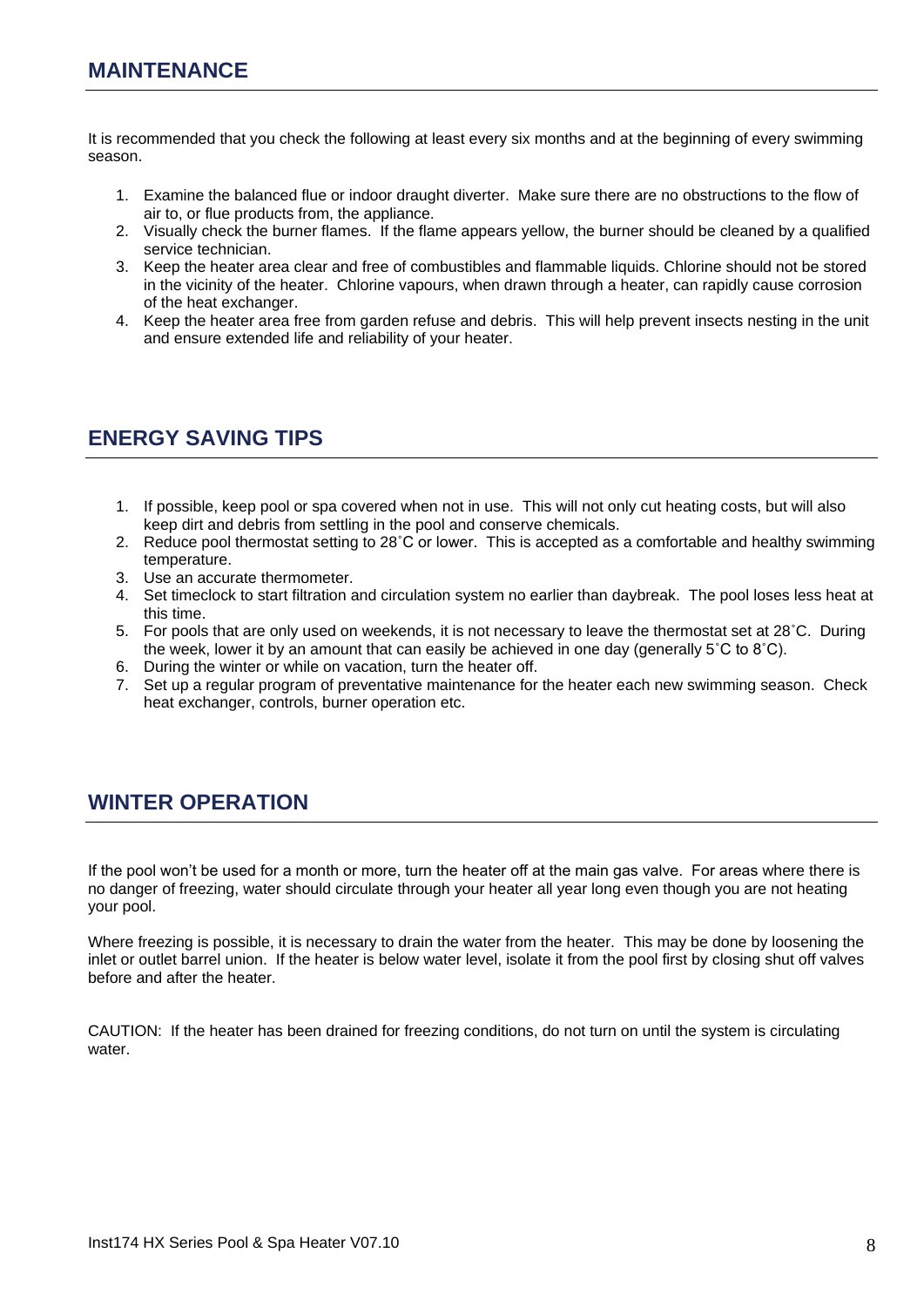THIS APPLIANCE MUST BE INSTALLED BY AN AUTHORISED PERSON. Refer to heater data plate for specifications of gas type, gas consumption, burner pressure and water pressure.

This appliance must be installed in accordance with local regulations and Standards Australia Installation Code AS5601.

#### **FLOW RATES**

The Hurlcon Pool Heater requires a minimum of 150 litres per minute flow and the maximum permissible flow rate is 450 litres per minute. For flow rates in excess of 450 litres per minute, an external by-pass valve must be fitted.

#### **WATER CONNECTIONS**

The heater should always be installed after the pump and filter. The water connections are located on the right hand side of the heater. Left hand connection models are available by special order. The inlet and outlet are clearly marked. Water connections require 40 mm PVC glue in plumbing.

All automatic sanitising devices must be installed after the heater and in such a way that the sanitiser cannot enter the heater without first mixing with the water in the pool or spa. Sanitisers that are connected prior to the heater will void heater warranty.

The Hurlcon Pool Heater incorporates a balanced flue terminal and is suitable for outdoor installation.

#### **PLUMBING DIAGRAM**

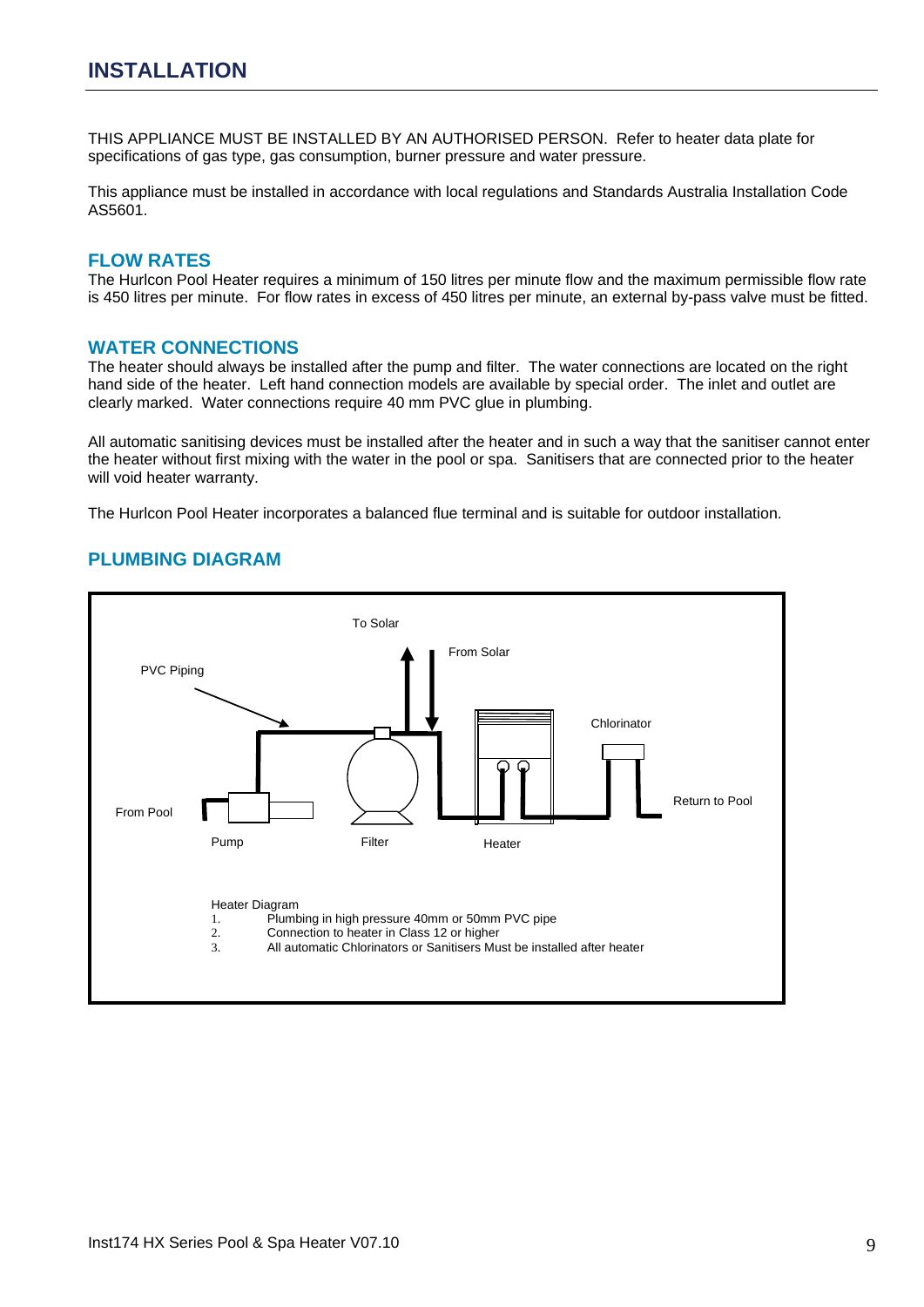## **HEATER DIMENSIONS**



| Model  | Dimension A | Dimension B | Dimension C | Dimension D |
|--------|-------------|-------------|-------------|-------------|
| HX 70  | 420mm       | 320mm       | 700mm       | 370mm       |
| HX 120 | 515mm       | 390mm       | 800mm       | 400mm       |

## **INDOOR INSTALLATION**

If the HX Heater is to be installed indoors, an indoor draught hood kit must be purchased from Hurlcon and installed on the HX Heater to convert it to an indoor model.

Product code numbers for draught hood kits are:

| Heater model | Indoor top model | Flue size        | Part number |
|--------------|------------------|------------------|-------------|
| HX 70        | DH 07            | $125 \text{ mm}$ | 10133       |
| HX 120       | <b>DH 12</b>     | $125 \text{ mm}$ | 10134       |

A flue no smaller than the draught diverter diameter must be installed and terminated with an approved gas flue cowl (**not a Chinaman's hat**) 600mm above any roofline that is within 1.5 metres horizontally from the flue.

#### **VENTILATION**

When installing the heater indoors, it is imperative that an adequate supply of fresh air is provided for combustion. Failure to provide adequate ventilation voids all warranties and may be a danger to persons or property.

Two permanent openings shall be provided directly to outside. The openings shall be located to ensure the distance between the top of the upper opening and the ceiling of the room or enclosure, and the distance between the bottom of the lower opening and the floor of the room or enclosure does not exceed 5% of the height of the room or enclosure.

The minimum vertical dimension of any free ventilation opening shall be 6 mm. The minimum free ventilation area provided by each opening shall be:

| <b>MODEL</b> | AREA                   |
|--------------|------------------------|
| HX 70        | 23,000 mm <sup>2</sup> |
| HX 120       | 39,000 mm <sup>2</sup> |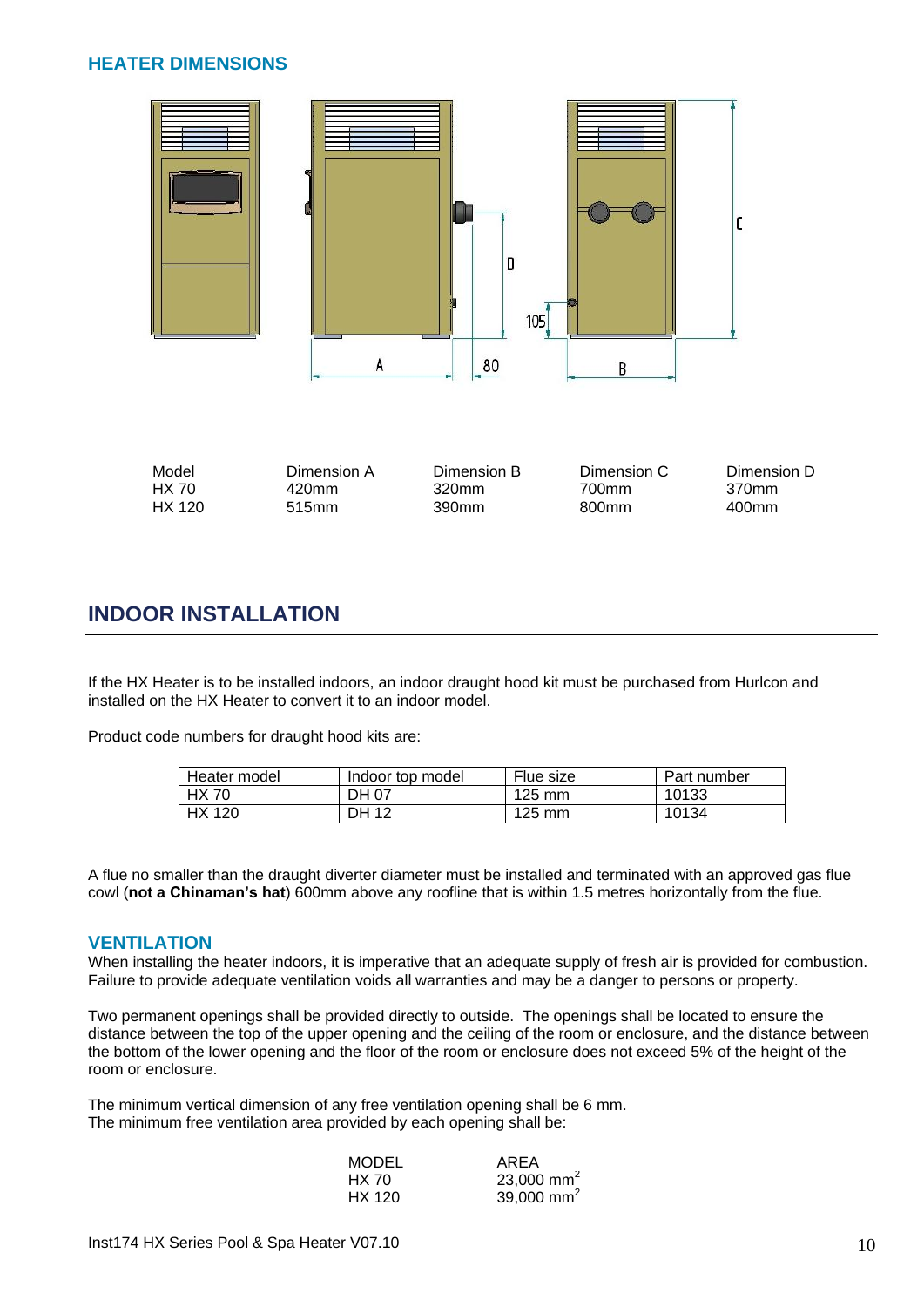The following diagram is provided as a guide only. All flueing and installation work must be carried out by an authorized person. Flueing must conform to local regulations and to A.G.A. installation code AS5601. Care must be taken to provide the correct ventilation and correct flueing materials in close proximity to combustible surfaces.



**An indoor draught diverter must be purchased from Hurlcon and fitted to unit in accordance with Hurlcon's Instructions and Installation Codes before the heater can be enclosed.**

**Do not install spa blowers in the same room as a gas heater. This is potentially dangerous to spa users.**

**Do not store chemicals or fuel in the same room as the gas heater. This may cause fire or explosion. When installing in a garage the HX Heater must be installed 450 mm above floor level.**

## **CLEARANCES**

The heater must be installed at least 500 mm from any combustible surface. Clearances must comply with AS5601.

Outdoor Clearances from non combustible surfaces are:

- Front 500mm Both sides 300mm Rear 300mm Above 1500mm Combustible Surfaces 500mm Minimum
	-

**Heater must be installed on a fireproof base.**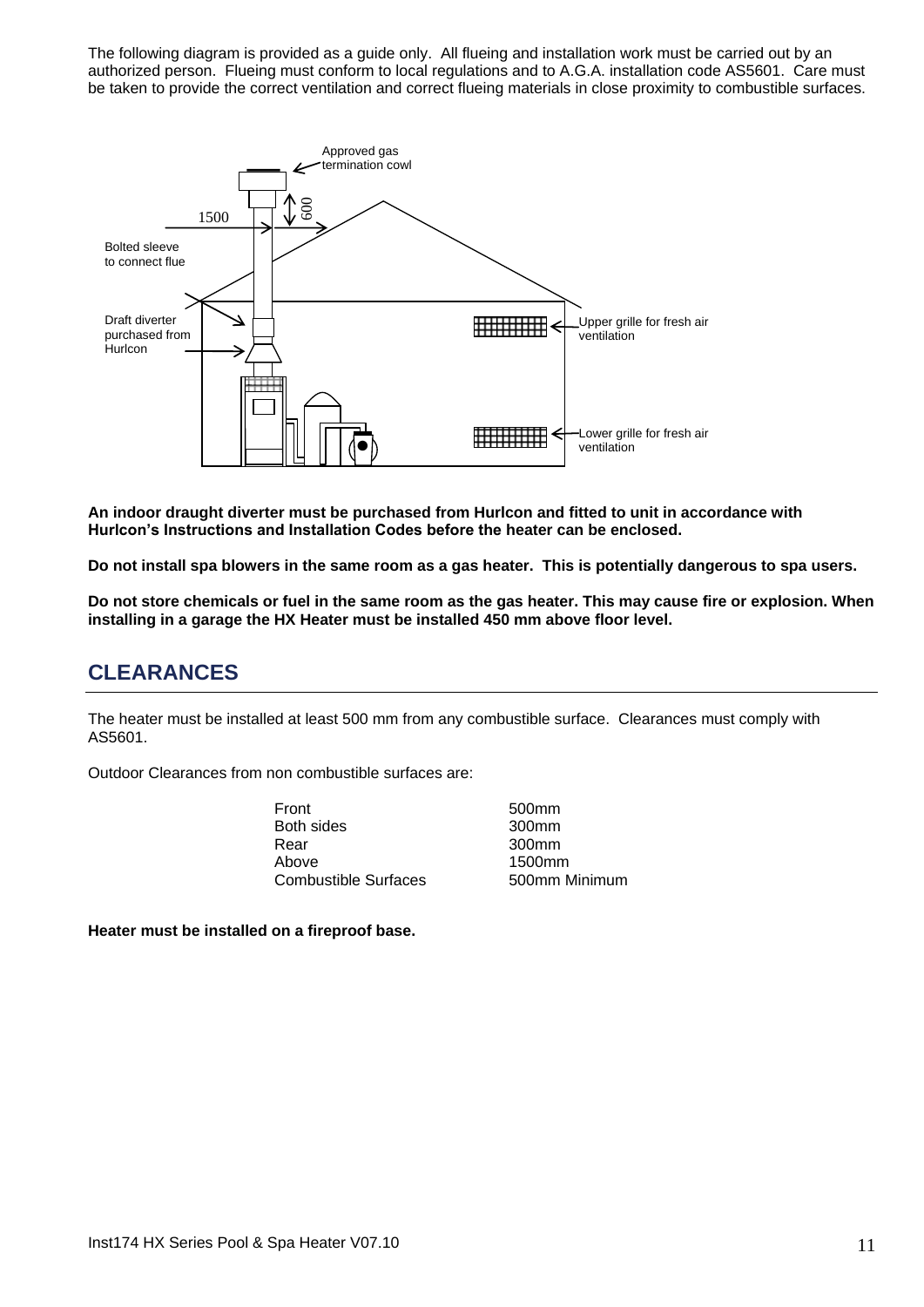## **ELECTRICAL CONNECTION**

The heater is supplied with a standard 10 amp 3 pin plug for connection to a 240V 10 amp GPO. The heater incorporates a 240/24 VAC transformer which supplies power to the control circuit. All pool or spa equipment connected to mains power should be protected by an RCD circuit breaker. It is recommended, where possible that the heater is connected to the same time clock or power supply as the circulating pump.

## **GAS CONNECTION**

The gas connection is on the rear of the heater. A 15 mm F.I. connection is provided for gas line connection. An approved manual shut off valve must be installed in the gas fitting line before the heater and should be sized the same as the gas fitting line to prevent excessive pressure drop in the gas pipe.

The gas fitting line should be installed by an authorised person and comply with local regulations and Standards Australia code AS5601. The gas line from the meter will usually be of a larger size than the gas inlet connection. Therefore a reduction to the heater connection fitting will be necessary. The reduction should be as close to the heater as possible.

Before using the heater, test all connections for leaks using soapy water.

The heater gas valve has a built in pressure regulator and ⅛" pressure test point. On starting the heater, a manometer must be used and burner pressure checked against the heater data plate. The gas valve regulator may need to be adjusted to correct manifold pressure. Incorrect burner pressure may void warranty.

# **PRESSURE SWITCH ADJUSTMENT**

The Hurlcon Pool Heater incorporates a water pressure switch which allows the burner to operate only when the circulating pump is operating.

It is imperative that the following be undertaken by the person who is commissioning (first starting) your pool or spa heater. On initial start up of the heater it may be necessary to adjust the water pressure activation switch.

This switch is located behind the top rear panel and is screwed into the water manifold. The pressure switch is designed to allow operation of the heater only when the circulating pump is turned on and there is sufficient water flow through the heater. It must shut the heater down immediately the pump is switched off.

#### **To check the operation of the switch:**

- 1. Connect the heater to mains power supply. The thermostat should not yet display "θ".
- 2. Turn on pump. The thermostat should now display "θ".
- 3. Turn pump off. The thermostat should no longer display "θ".
- 4. If display does not respond in this way, adjust the pressure switch as detailed below. If display responds correctly, perform a final check with the heater operating.- See the section below titled "Starting the heater"

#### **To adjust pressure switch:**

- 1. Connect the heater to mains power supply.
- 2. Turn pump off
- 3. Slide toggle on side of pressure switch up to allow knurled wheel to be turned.
- 4. Turn knurled wheel anti-clockwise (as viewed from above) until "θ" is displayed
- 5. Turn knurled wheel clockwise until "θ" disappears.
- 6. Continue to wind clockwise for a further half turn (180 degrees).
- 7. When the switch is correctly set, slide the toggle down to lock the knurled wheel in position.

**WARNING**: If the pressure switch cannot be adjusted correctly, DO NOT OPERATE THE HEATER, contact Hurlcon or an Authorised Service Agent for advice.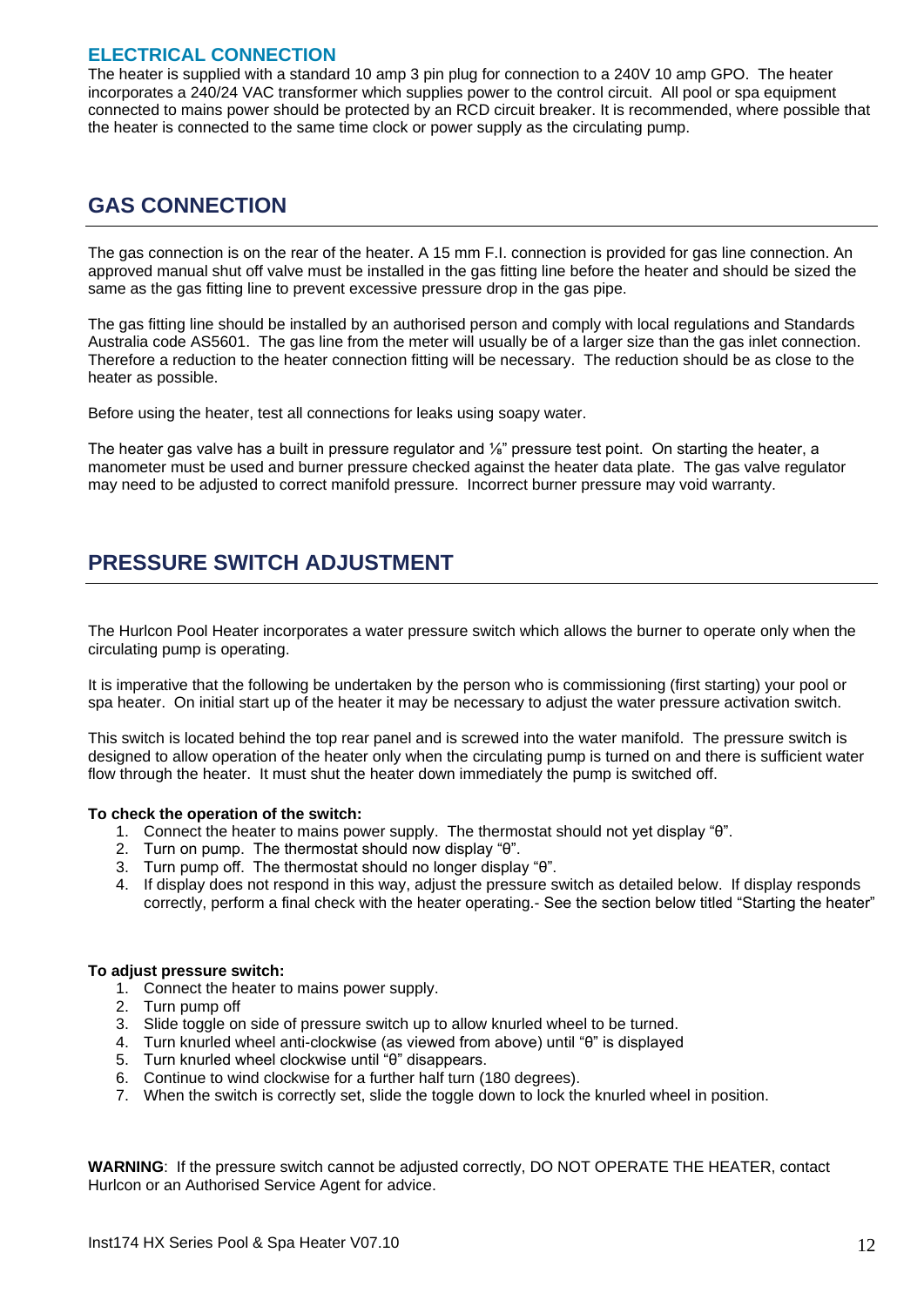1. Perform a final check with the heater operating.- See the section below titled "Starting the heater".



#### Pressure Switch Adjustment

# **STARTING THE HEATER**

- 1. Purge gas line of any air and wait five minutes for gas to clear.
- 2. Turn power to unit on. Thermostat should now operate and indicate water temperature.
- 3. Turn circulating pump on.Thermostat should display "θ" to indicate water flow.
- 4. Set thermostat to "ON" and press the "^" button repeatedly until set temperature is greater than water temperature. Thermostat should now display "
- 5. After a few seconds, the burner should ignite.
- 6. While leaving the heater on, turn the pump off and on at 15 second intervals, six times. Make sure the heater turns off and on each time. If it does not, adjust the pressure switch as detailed above.

It is imperative that the heater is installed so that it does not operate when the circulating pump stops. Recommended methods to achieve this are:

- a) Correct adjustment of internal pressure switch. Ensure heater does not turn on two or three minutes after circulating pump is turned off.
- b) Interlock power supply of circulating pump and heater so that if timer or power turns circulating pump off, heater is also turned off.
- c) Installation of an external flow switch may be preferred under certain installations where internal pressure switch does not turn heater off when circulator stops.

# **TESTING BURNER PRESSURE**

- 1. Set thermostat to "OFF".
- 2. Set up manometer
- 3. Remove screw from ⅛" brass test point located on outlet side of gas valve
- 4. Connect manometer tube to test point
- 5. Set thermostat to "ON" and wait for burner to ignite
- 6. Once burner has ignited, the manometer must indicate the nominal burner pressure listed below.
- 7. To adjust gas valve regulator, remove regulator adjustment cap and, using a screwdriver, turn plastic bush clockwise to increase, anti-clockwise to decrease burner pressure.
- 8. When burner pressure is correctly set, set thermostat to "OFF".
- 9. Refit test point screw and fibre washer.
- 10. Refit regulator adjustment cap.

#### **Maximum inlet gas pressure is:**

| <b>Natural Gas</b> | 3.5 kPa |
|--------------------|---------|
| Propane Gas        | 3.5 kPa |

#### **Nominal burner pressure is:**

|             | <b>HX 70</b> | HX 120   |
|-------------|--------------|----------|
| Natural Gas | 1.0 kPa      | 0.92 kPa |
| Propane Gas | 262 kPa      | 2.62 kPa |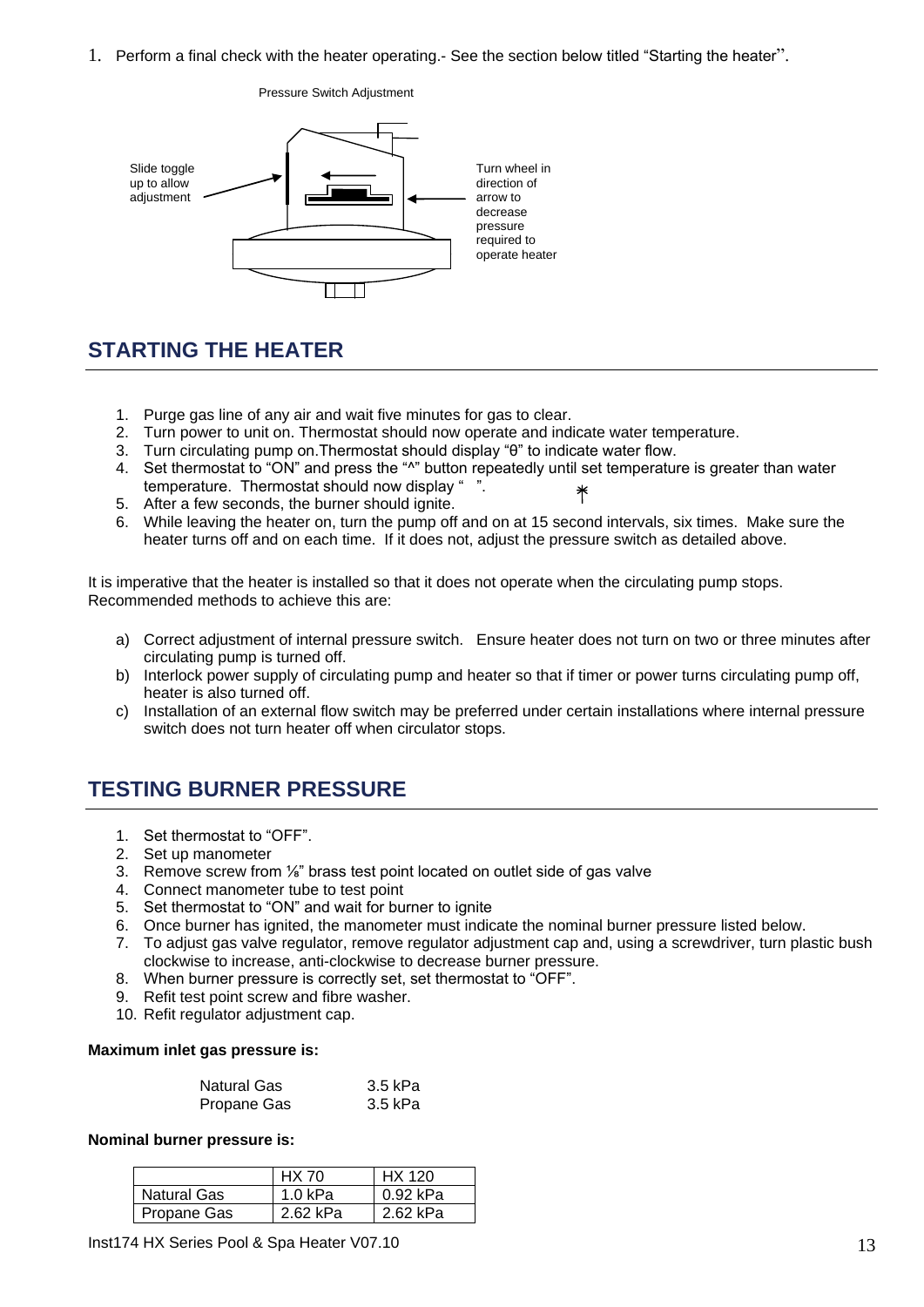## **BURNER CONVERSION HX 70**

- 1. Turn off gas supply to unit.
- 2. Turn off power supply to pump and heater.
- 3. Remove front access door
- 4. Disconnect gas supply tube from burner manifold.
- 5. Remove burner support bracket at the front left of the heater.
- 6. Remove the two Phillips head screws securing the angle brackets at the end of the manifold tube to combustion chamber support angles.
- 7. Disengage the angle bracket at the front of the manifold from the slot in the combustion chamber support angle, lower the front of the burner assembly and withdraw.
- 8. Remove the four Phillips head screws securing the injector manifold to the burner tray.
- 9. Remove burner injectors and replace with desired gas type injectors.
- 10. Remove regulator screw cap from top of gas valve
- 11. Turn plastic plug anti-clockwise until fully removed and withdraw spring.
- 12. Insert spring for desired gas type and re-install plastic plug.
- 13. Re-install burner assembly and reconnect gas supply.
- 14. Check gas system for leaks.
- 15. Commence lighting procedure as described above.
- 16. Adjust burner pressure as described above.

| <b>HX 70</b>    |                      |                        |  |
|-----------------|----------------------|------------------------|--|
| <b>GAS TYPE</b> | <b>INJECTOR SIZE</b> | <b>BURNER PRESSURE</b> |  |
| NATURAL         | $1.25 \text{ mm}$    | 1.00 kPa               |  |
| <b>PROPANE</b>  | $0.79$ mm            | 2.62 kPa               |  |

# **BURNER CONVERSION HX 120**

- 1. Turn off gas supply to unit.
- 2. Turn off power supply to pump and heater.
- 3. Remove front access door
- 4. Disconnect gas supply tube from burner manifold.
- 5. Remove burner support bracket at the front left of the heater.
- 6. Remove the two Phillips head screws securing the angle brackets at the end of the manifold tube to combustion chamber support angles.
- 7. Disengage the angle bracket at the front of the manifold from the slot in the combustion chamber support angle, lower the front of the burner assembly and withdraw.
- 8. Remove the four Phillips head screws securing the injector manifold to the burner tray.
- 9. Remove burner injectors and replace with desired gas type injectors.
- 10. Remove gas valve and replace
- 11. For Natural gas models use White Rogers valve model 36G22 type 210 and for Propane use model 36G24 type 205
- 12. Re-install burner assembly and reconnect gas supply.
- 13. Check gas system for leaks.
- 14. Commence lighting procedure as described above.
- 15. Adjust burner pressure as described above.

| HX 120          |                      |                        |
|-----------------|----------------------|------------------------|
| <b>GAS TYPE</b> | <b>INJECTOR SIZE</b> | <b>BURNER PRESSURE</b> |
| <b>NATURAL</b>  | $1.25$ mm            | 0.92 kPa               |
| <b>PROPANE</b>  | $0.79$ mm            | 2.62 kPa               |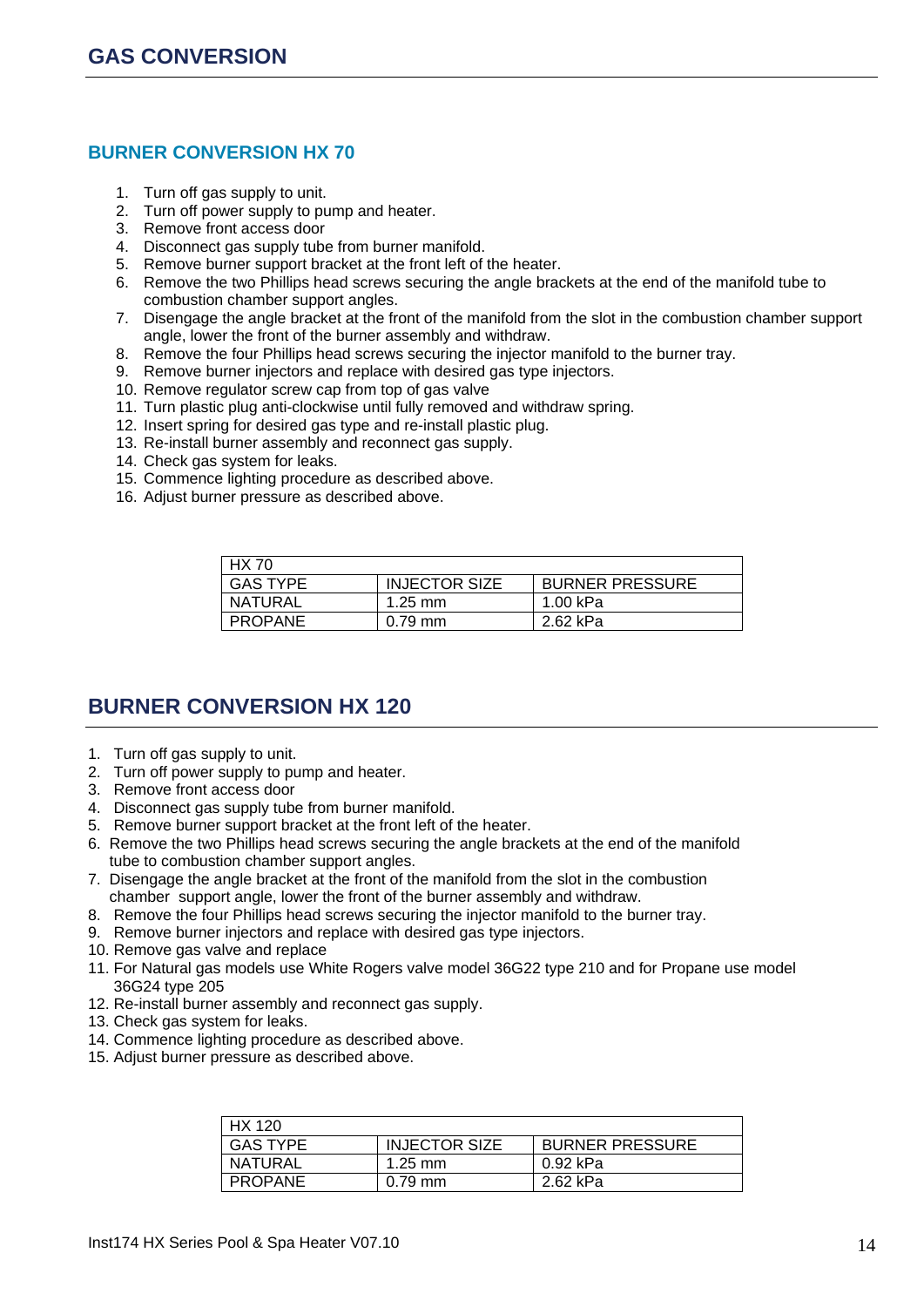| <b>HEATER WILL NOT LIGHT</b>                      |  |  |  |
|---------------------------------------------------|--|--|--|
| Remedy                                            |  |  |  |
| Check if power to heater is turned on and pump    |  |  |  |
| is in operation                                   |  |  |  |
| Start pump                                        |  |  |  |
| Check for leaks                                   |  |  |  |
| Clean filter                                      |  |  |  |
| Clean strainer                                    |  |  |  |
| Shut off gas supply and call for service          |  |  |  |
| Turn on                                           |  |  |  |
| Increase set temperature                          |  |  |  |
| Refer to fault indication table                   |  |  |  |
| HEATER SHORT CYCLING (RAPID ON AND OFF OPERATION) |  |  |  |
| Remedy                                            |  |  |  |
| Clean filter and pump strainer                    |  |  |  |
| Repair or replace wiring                          |  |  |  |
| Repair or replace                                 |  |  |  |
| <b>HEATER MAKING KNOCKING NOISES</b>              |  |  |  |
| Remedy                                            |  |  |  |
| Shut off gas supply and call for service          |  |  |  |
| Shut off gas supply and call for service          |  |  |  |
|                                                   |  |  |  |

If the heater cannot be made to perform correctly, please contact the Hurlcon office closest to you.

| For | VIC:       | Phone (03) 8796 8600 |
|-----|------------|----------------------|
|     | NSW metro: | Phone (02) 9853 2100 |
|     | QLD:       | Phone (07) 3308 5400 |
|     | SA:        | Phone (08) 8152 7600 |

For all other areas, please contact our Victorian office.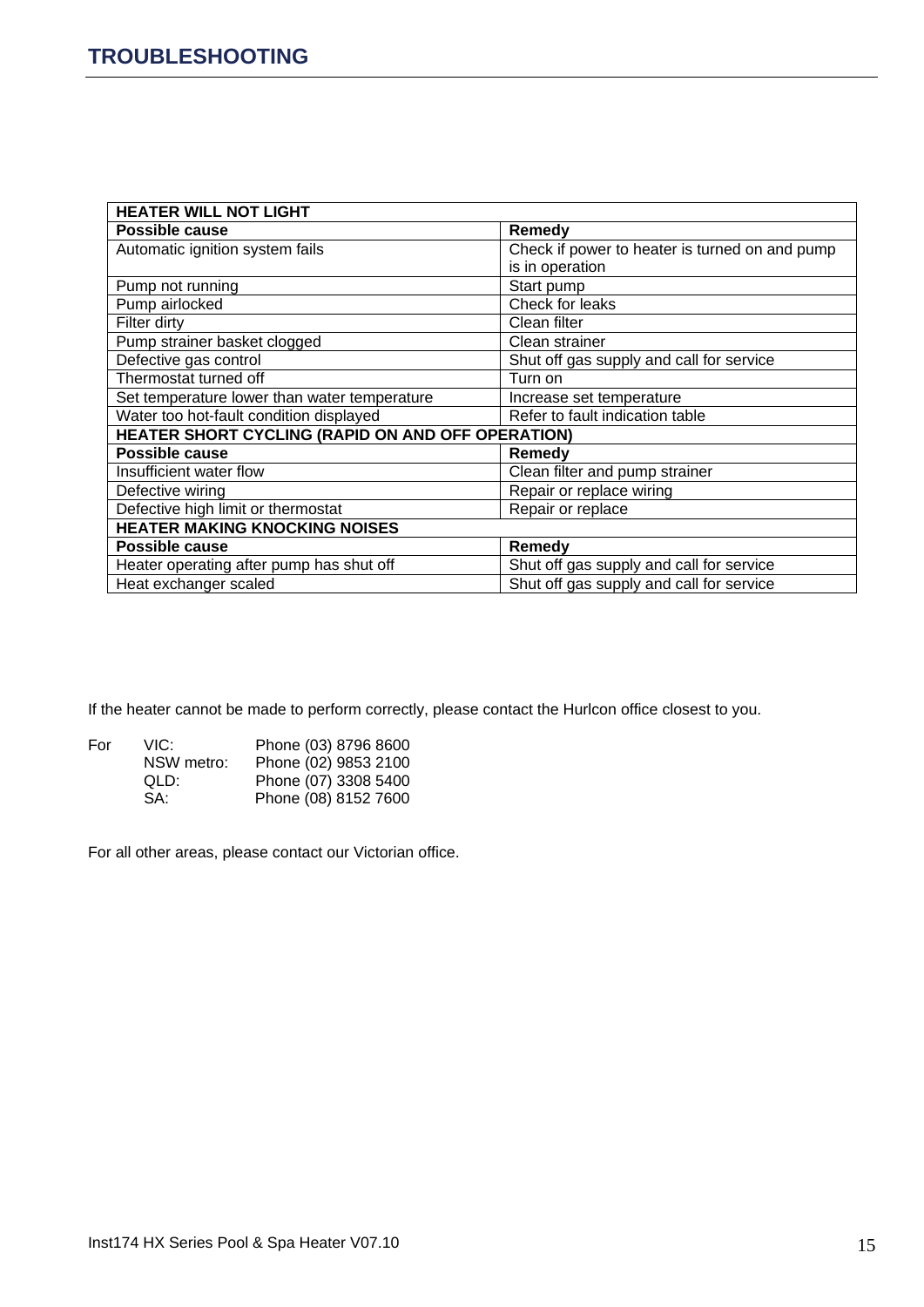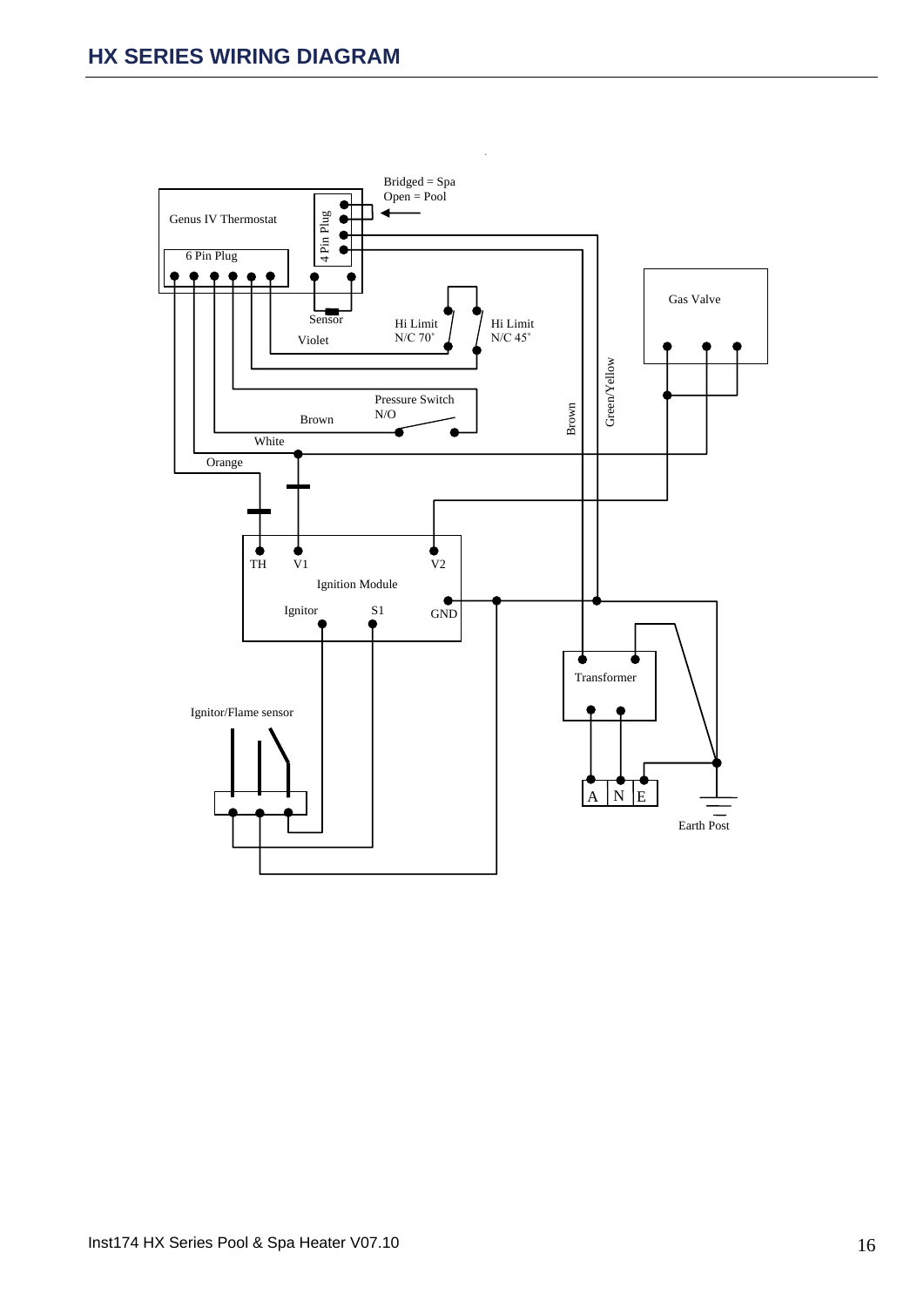### **Maintenance of your heater**

**Maintenance Schedule: You new product incorporates moving parts and withstands high velocity water with chemicals in it. Some of these parts will wear in the normal course of use and require regular checks and maintenance. Performing these checks and maintenance will identify parts that have worn and require repair/replacement before further serious damage is sustained. A small amount of regular care and attention to your pool equipment will help ensure long life and trouble free performance.**

| Timing               | <b>Maintenance Check</b>                                                    | <b>Service action (if required)</b>                                                                                                                      |
|----------------------|-----------------------------------------------------------------------------|----------------------------------------------------------------------------------------------------------------------------------------------------------|
| <b>Monthly</b>       | Operate heater for 15 min to clear<br>residues and ensure correct operation | Start circulation pump and turn heater<br>on, leaving to run for a few minutes. This<br>will clear flue passages and keep<br>components working properly |
| <b>Three Monthly</b> | Check inlet/outlet o'rings for leaks                                        | Isolate Pump, turn power off, clean and<br>grease O rings or replace if necessary                                                                        |
| <b>Three Monthly</b> | Check surroundings for leaves, debris<br>and flooding                       | Remove debris from around the base of<br>the hearer and rectify if any flooding.<br>Clear vegetation from around the flue                                |
| <b>Annually</b>      | <b>Check gas pressures</b>                                                  | Call Service technician to perform annual<br>gas checks and routine maintenance                                                                          |

**Important note**: Regular maintenance is important to ensure long life and trouble free performance of your pool equipment. If unable to perform the maintenance yourself, contact your local AstralPool office who will arrange a trained service technician to perform the maintenance for you.

| Record your Equipment details here for quick reference: |
|---------------------------------------------------------|
|---------------------------------------------------------|

Model No.:

Serial No.: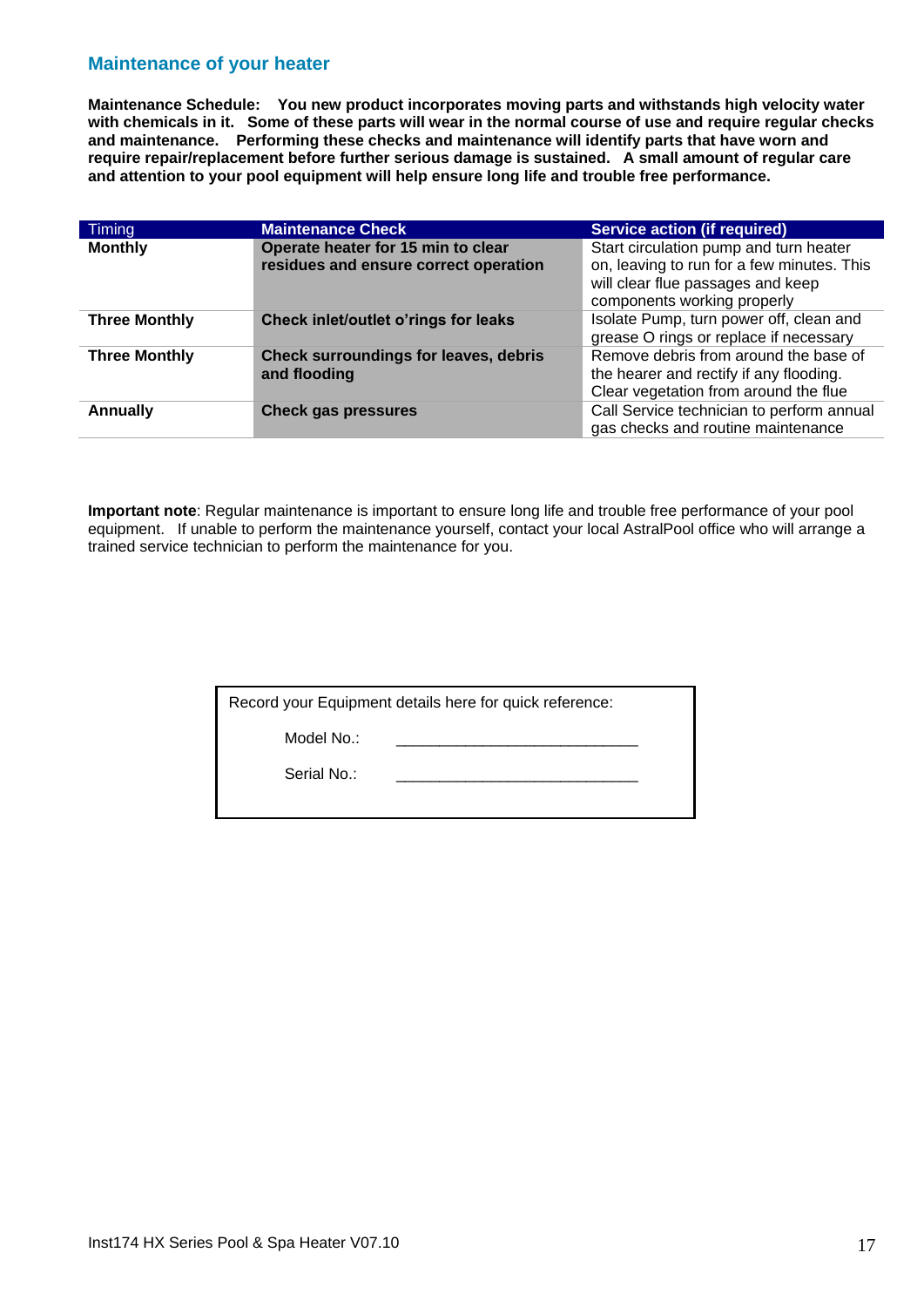Hurlcon cover your pool and spa heater with a limited 5 year Pro Rata warranty against defective materials and workmanship from the date of purchase (plus 30 days to allow for installation).

- 1. The cabinet, refractory insulation and combustion chamber are covered for a period of five years (plus 30 days to allow for installation).
- 2. The heat exchanger, burners, inlet and return water headers are covered for a period of two years (plus 30 days to allow for installation).
- 3. Components such as gas valve, thermostat, pilot, wiring, gaskets and all other parts are covered for a period of one year (plus 30 days to allow for installation)

The warranty includes in field labour costs where the heater is installed in a capital city metropolitan area or within a 20 km radius of an Authorised Hurlcon Service Agent.

Like your motor vehicle, your new heater requires periodic service and maintenance to keep it operating in top condition and at maximum efficiency. An annual service by one of our qualified service technicians is highly recommended.

## **Limitations**

All warranties only apply if the heater is installed and operated in complete compliance with the installation and operating instructions. The warranty shall not apply to any heaters or parts which have been subject to accident, negligence, alteration, abuse or misuse.

Corrosion of the heat exchanger is caused by improper water chemical balance and will void all warranties. Refer to Installation and Operating Instructions for water balance guide. Hurlcon assumes no liability for consequential damages of any kind. In field labour warranty is applicable in capital city metropolitan areas and within a 20 km radius of Hurlcon Authorised Service Agents. Should you request a warranty service call and the problem is diagnosed as non-warrantable, you will be charged for a diagnostic service call plus any parts and labour required to repair the heater. No person is authorised to make any representations on behalf of Hurlcon.

### **Commercial Installations**

On commercial installations, such as health clubs, motels/hotels and hydrotherapy facilities, parts and in field labour warranty (within capital city metropolitan areas or 20 km radius of Authorised Service Agents) is 12 months from the date of purchase plus 30 days.